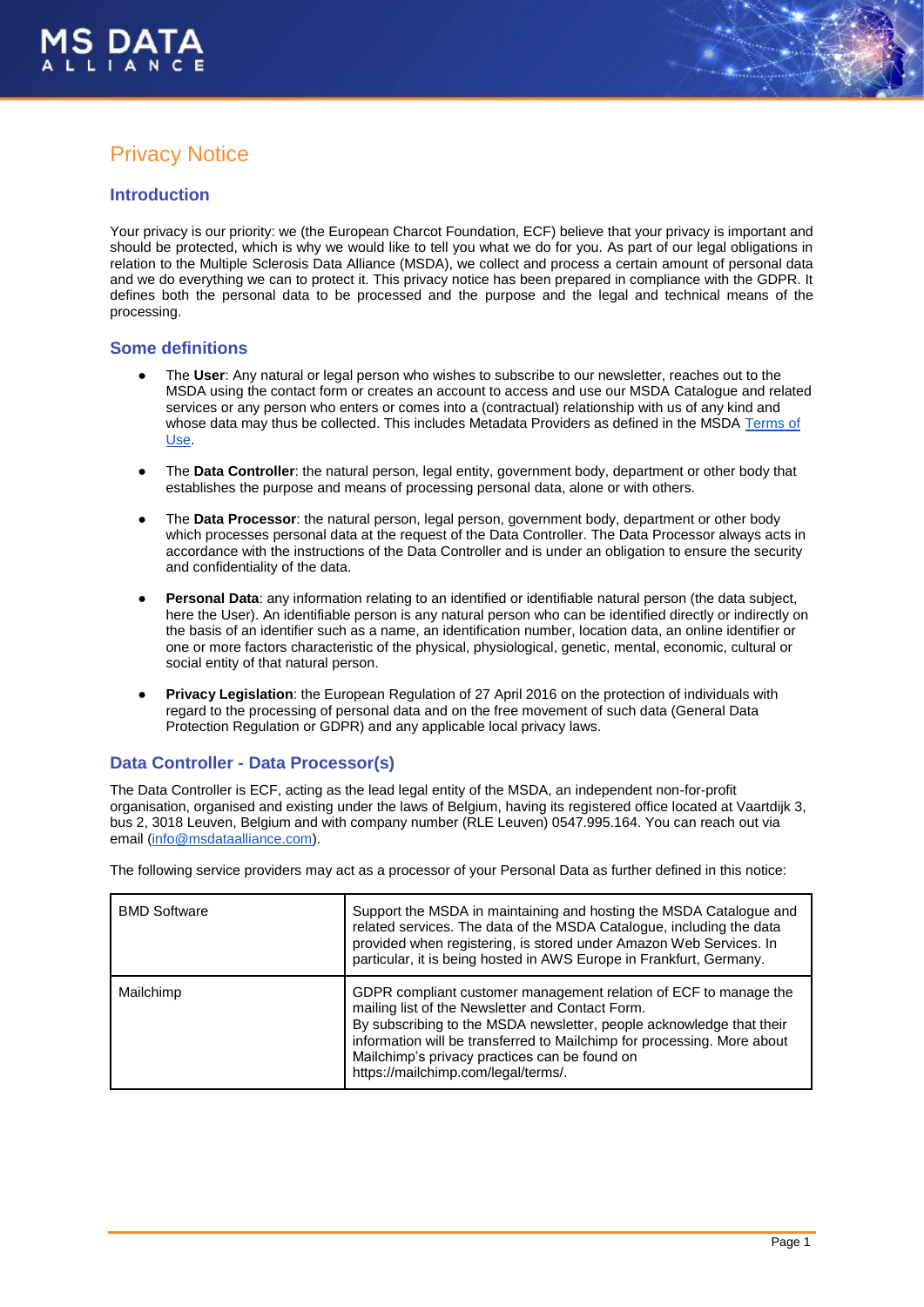



## **General Principles of Data Processing**

*Lawfulness and fairness:* We pay particular attention to compliance with the general principles applicable to the processing of your data and respect for your privacy. We want to guarantee that the processing will be carried out in a legal and transparent manner.

*Limitation to what is necessary and accuracy:* We will strictly limit ourselves to collecting data that is necessary for the purposes required. We endeavour to collect accurate data to the extent reasonably possible.

*Limiting retention over time:* We will limit the retention of data over time by ensuring that it is destroyed or anonymised once the processing is complete or the purposes have been achieved. The cookies installed are specifically time-limited according to their use or type.

*Security of your data:* We take the security of your data very seriously and do everything in our power to ensure their integrity and confidentiality.

#### **What types of personal data do we process?**

- **First Name**
- Last Name
- Email address
- **Country**
- Organization
- Stakeholder group you're representing

### **Purpose and Lawful Processing Ground**

| <b>Personal Data</b> |                                                 | <b>Purpose</b>                                                                                                   | <b>Processing Ground</b> |
|----------------------|-------------------------------------------------|------------------------------------------------------------------------------------------------------------------|--------------------------|
| <b>First Name</b>    | Catalogue / Contact Form /<br><b>Newsletter</b> | <b>Customer Service</b>                                                                                          | informed consent         |
| Last Name            | Catalogue / Contact Form /<br>Newsletter        | <b>Customer Service</b>                                                                                          | informed consent         |
| <b>Email Address</b> | Catalogue / Contact Form /<br>Newsletter        | needed to: login on Catalogue<br>/ answer to peoples'<br>questions, customer service /<br>sending the newsletter | informed consent         |
| Country              | Catalogue /<br>Newsletter                       | Optimising usefulness of<br>MDSA services to<br>stakeholders                                                     | Legitimate interest      |
| Organization         | Catalogue                                       | Optimising usefulness of<br>MDSA services to<br>stakeholders                                                     | legitimate interest      |
| Stakeholder<br>Group | Newsletter                                      | Optimising usefulness of<br>MDSA services to<br>stakeholders                                                     | legitimate interest      |

Any of the above details in relation to Metadata Providers can be used for populating the MSDA Catalogue in order to allow MSDA and its users to contact the Metadata Provider.

#### **Your rights**

We would like to make you aware of your rights regarding the protection of your personal data: